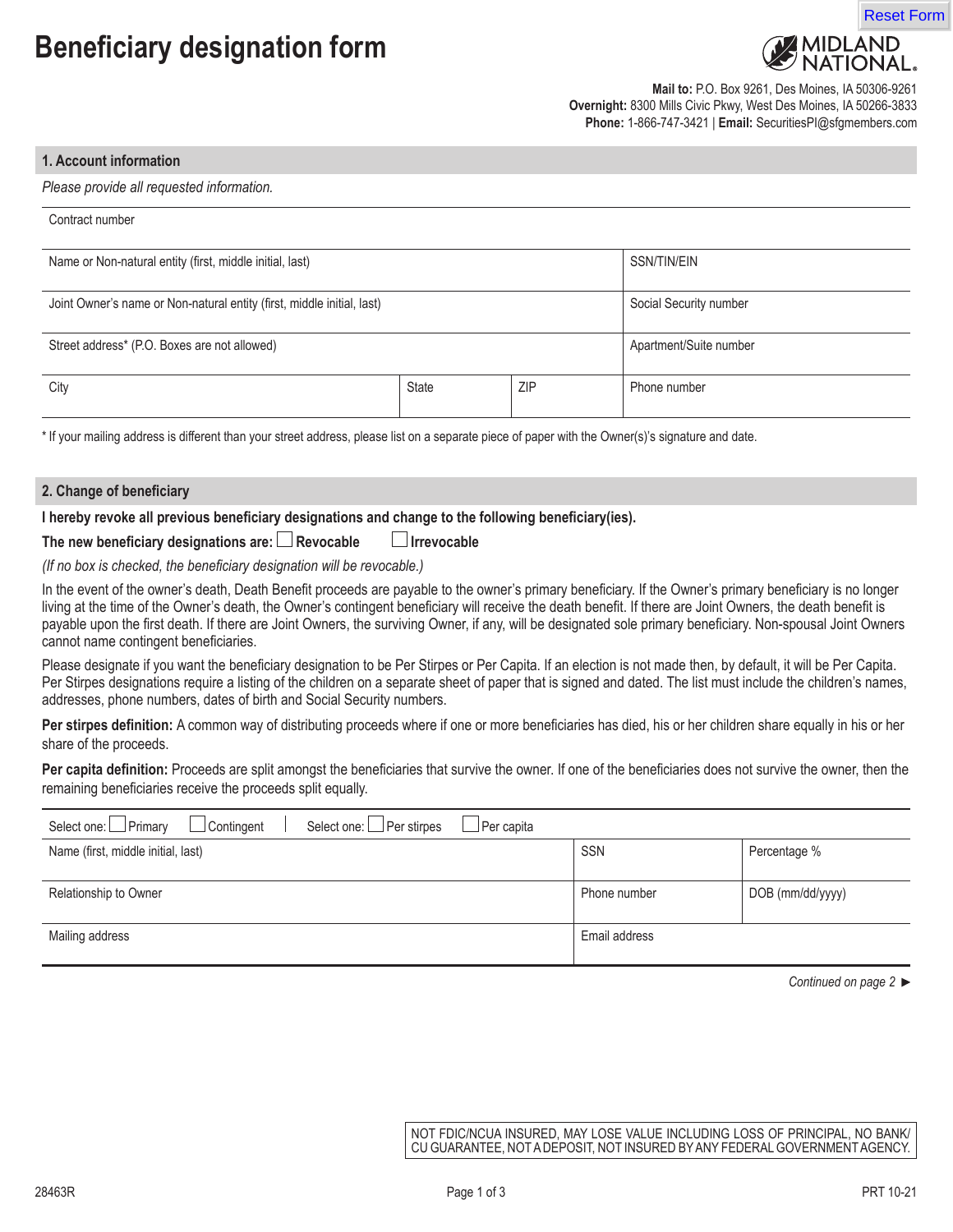| 2. Change of beneficiary (continued)                                                                                                                                                                                                                                                                                                                                                                                                                                                                                                                                                                   |                                                |                      |                         |
|--------------------------------------------------------------------------------------------------------------------------------------------------------------------------------------------------------------------------------------------------------------------------------------------------------------------------------------------------------------------------------------------------------------------------------------------------------------------------------------------------------------------------------------------------------------------------------------------------------|------------------------------------------------|----------------------|-------------------------|
| Select one: DPrimary<br>Contingent<br>Select one: L                                                                                                                                                                                                                                                                                                                                                                                                                                                                                                                                                    | $\Box$ Per stirpes<br>Per capita               |                      |                         |
| Name (first, middle initial, last)                                                                                                                                                                                                                                                                                                                                                                                                                                                                                                                                                                     |                                                | SSN                  | Percentage %            |
| Relationship to Owner                                                                                                                                                                                                                                                                                                                                                                                                                                                                                                                                                                                  |                                                | Phone number         | DOB (mm/dd/yyyy)        |
| Mailing address                                                                                                                                                                                                                                                                                                                                                                                                                                                                                                                                                                                        |                                                | Email address        |                         |
| Select one: Primary<br>Contingent<br>Select one:                                                                                                                                                                                                                                                                                                                                                                                                                                                                                                                                                       | Per stirpes<br>∫Per capita                     |                      |                         |
| Name (first, middle initial, last)                                                                                                                                                                                                                                                                                                                                                                                                                                                                                                                                                                     |                                                | SSN                  | Percentage %            |
| Relationship to Owner                                                                                                                                                                                                                                                                                                                                                                                                                                                                                                                                                                                  |                                                | Phone number         | DOB (mm/dd/yyyy)        |
| Mailing address                                                                                                                                                                                                                                                                                                                                                                                                                                                                                                                                                                                        |                                                | Email address        |                         |
| $\Box$ Primary<br>Contingent<br>$\operatorname{\mathsf{\mathsf{I}}}$ Trust<br>Select one:<br>Select one: L                                                                                                                                                                                                                                                                                                                                                                                                                                                                                             |                                                |                      |                         |
| Accepted trust types are listed on the non-living entity ownership types flyer. Additional documentation may be required to determine whether we can accept the trust<br>as beneficiary. If the trust named as beneficiary is not an accepted trust type, the trustee(s) waive any and all claims against Midland National Life Insurance and agree<br>to release, indemnify and hold harmless Midland National, its officers, employees, representatives, and affiliates from and against any and all claims, legal or financial,<br>associated with naming the trust as beneficiary of the contract. |                                                |                      |                         |
| Full trust name                                                                                                                                                                                                                                                                                                                                                                                                                                                                                                                                                                                        |                                                | Tax ID number (TIN)  | Percentage %            |
| Trustee name (first, middle initial, last)                                                                                                                                                                                                                                                                                                                                                                                                                                                                                                                                                             |                                                | Trustee phone number | Trust date (mm/dd/yyyy) |
| Trustee mailing address                                                                                                                                                                                                                                                                                                                                                                                                                                                                                                                                                                                |                                                | Email address        |                         |
| If additional trustees apply, please list their name, mailing address, and phone number on a separate piece of paper with the owner(s)'s signature and date.                                                                                                                                                                                                                                                                                                                                                                                                                                           |                                                |                      |                         |
| Primary<br>Contingent<br>Select one: I<br>Select one:                                                                                                                                                                                                                                                                                                                                                                                                                                                                                                                                                  | Corporation (additional forms may be required) | Estate               | Other                   |
| Entity name                                                                                                                                                                                                                                                                                                                                                                                                                                                                                                                                                                                            | Phone number                                   | Tax ID number (TIN)  | Percentage %            |
| Mailing address                                                                                                                                                                                                                                                                                                                                                                                                                                                                                                                                                                                        |                                                | Email address        |                         |

Please list in whole percentages only. If the beneficiary information is missing or incomplete, the beneficiary designation will default to the Owner/Joint Owner's estate. If you are designating additional beneficiaries, please list them on a separate piece of paper with the Owner(s)'s signature and date.